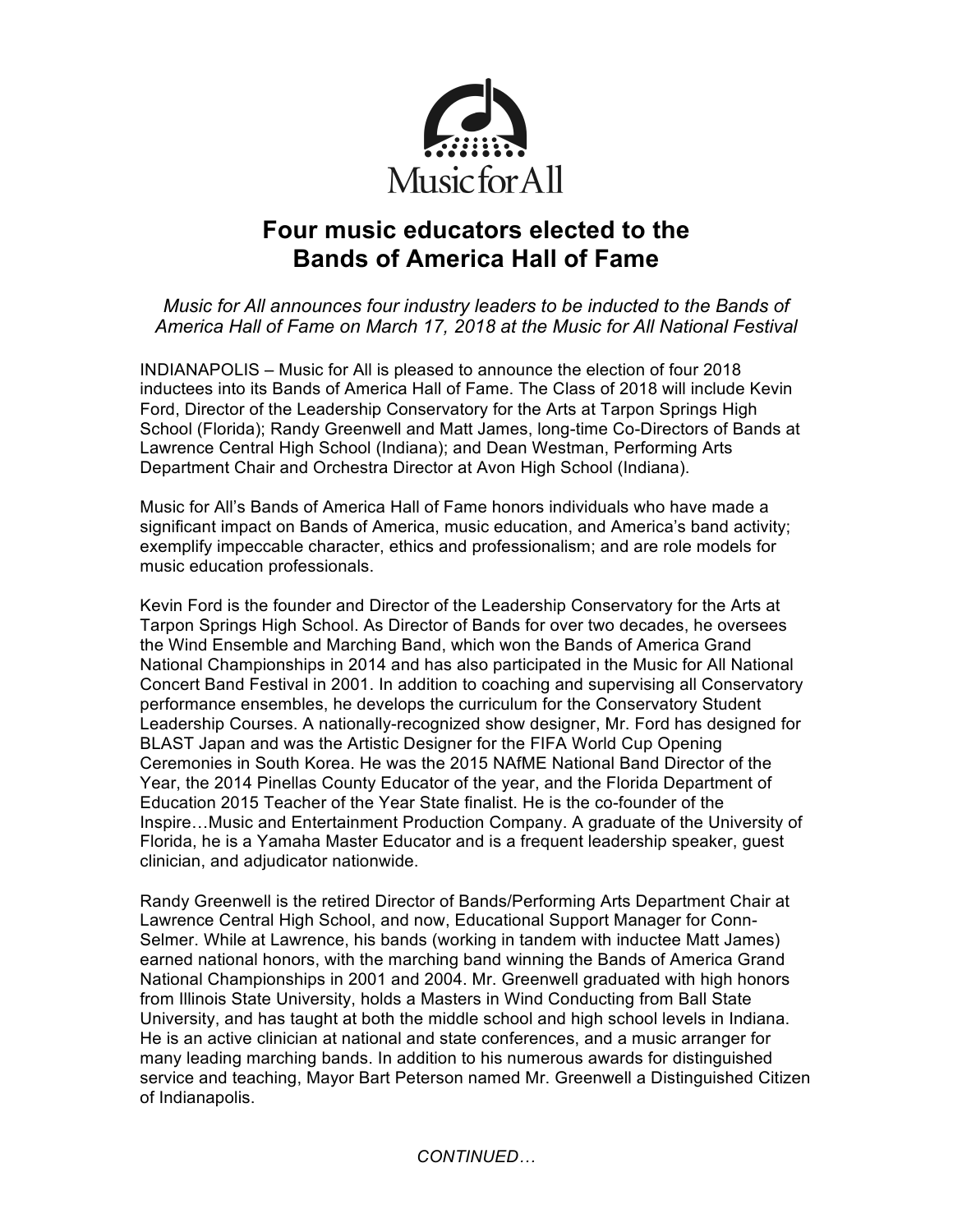#### HALL OF FAME PAGE 2

Matt James is Director of Performing Arts, Director of Bands, and the Performing Arts Department Chair at Lawrence Central High School where he has taught the past 25 years. Under his baton, the Lawrence Central Wind Ensemble has won five state concert band championships, has appeared twice at the Music for All National Festival, and several times at the Indiana Music Educators conference. He is an award-winning drill designer for high schools and drum corps. His designs have received numerous honors, including two Bands of America Grand National Championships (2001 and 2004), one Fiesta Bowl championship, four state championships, several Bands of America Regional Championships, 17 appearances at the Bands of America Grand National Finals with Lawrence Central, and over a dozen state championships with other high school marching bands from around the Midwest. As a euphonium student of Leonard Falcone, he earned his bachelor's degree in music education from Michigan State University, as well as a master's in conducting from Butler University where he studied with Stanley DeRusha. James actively serves as a clinician and adjudicator, and has taught band, orchestra and other music classes at the middle school, high school, and collegiate levels in Indiana, Florida, and Michigan.

Dean Westman is Performing Arts Department Chair and Director of Orchestras at Avon High School in Avon, Indiana. In the 11 years since Mr. Westman founded the program, the Avon Orchestras have performed at the Skirball Center for the Performing Arts in New York City, the Midwest Clinic in Chicago, and will perform in Italy and Austria this June. The Avon Symphony Orchestra was the 2017 Indiana State School Music Association State Runner-up. Mr. Westman serves on the design team for the three-time Bands of America Grand National Champion and 13-time Indiana State Champion Avon Marching Black & Gold. Prior to his work in Avon, Mr. Westman served as Educational Director for Bands of America and Music for All, as well as serving as Director of Bands of the four-time BOA Grand National Finalists Stephen F. Austin High School from Sugar Land, Texas. Mr. Westman is an Educational Consultant for Music for All. He is Program Coordinator for the 2016 DCI World Champion Bluecoats, and an alumnus of the University of Illinois.

"The members of the 2018 Bands of America Hall of Fame induction class we present to the nation exemplify and epitomize what it means to be a scholastic music educator," said Eric L. Martin, President and CEO of Music for All. "They represent the very best in education and continue to inspire new generations of teachers. Their involvement in Bands of America, and their leadership in music education and the performing arts has helped make Music for All and Bands of America the extraordinary organization and program they are today."

These newest members will be inducted into the Hall of Fame on Saturday, March 17, 2018, during the Music for All National Festival, presented by Yamaha. They will be permanently recognized in the Bands of America Hall of Fame at Music for All's Indianapolis headquarters, alongside Hall of Fame members inducted since the first class of inductees in 2003.

#### **About Music for All**

Since 1975, Music for All has been a destination and set the standard for scholastic music ensemble performance and music education advocacy. As a 501(c)(3) nonprofit